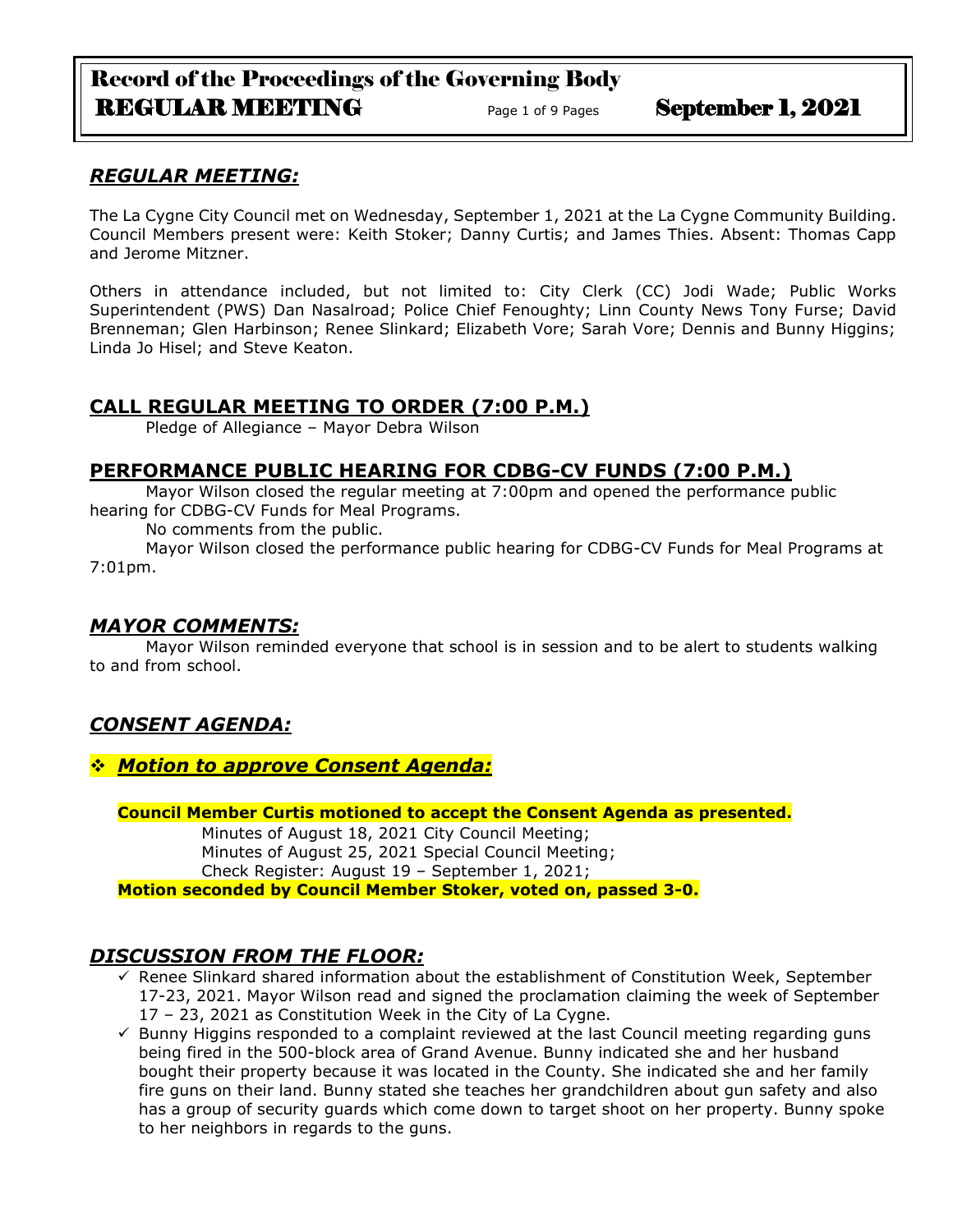# Record of the Proceedings of the Governing Body REGULAR MEETING Page 2 of 9 Pages September 1, 2021

# *DISCUSSION FROM THE FLOOR CONTINUED:*

David Brenneman invited the Mayor, Council and City staff to attend a movie night at the Calvary Baptist Church on September 25, 2021.

# *SPECIAL PROJECTS:*

## *WATER PLANT SETTLING POND PROJECT (MIDWEST ENGINEER GROUP)*

Dan Claire with KDHE had no further comments on the plans and requested a final hard copy for his files. Dan Coltrain has completed the final drawings and mailed them to KDHE. We are hoping the letter to proceed (permit) will be issued soon.

## *SEWER REHABILITATION PROJECT (BG CONSULTANTS)*

Continued progress on survey of mains and review of drawings to prepare for bid letting.

# *EXECUTIVE SESSION:*

## ❖ *Motion*

**Council Member Stoker motioned to go in to executive session for 10-minutes for consultation with an attorney for the city which would be deemed privileged in an attorney-client relationship and will return to the Council table at 7:20pm. Motion seconded by Council Member Thies voted on, passed 3-0. 7:10pm** 

Others in attendance included, but not limited to: PWS Nasalroad, City Attorney Harding and CC Wade

# *OPEN SESSION RESUMED AT 7:20pm:*

## ❖ *Motion*

**Council Member Thies motioned to go in to executive session for 10-minutes for consultation with an attorney for the city which would be deemed privileged in an attorney-client relationship and will return to the Council table at 7:32pm. Motion seconded by Council Member Stoker voted on, passed 3-0. 7:22pm** 

Others in attendance included, but not limited to: PWS Nasalroad, City Attorney Harding and CC Wade

# *OPEN SESSION RESUMED AT 7:32pm:*

*STREET PROJECT – KDOT CCLIP PROJECT AT KS HWY 152 AND INDUSTRIAL ROAD (BG CONSULTANTS)* Project scheduled for March 2022.

## *NEW FIRE STATION/PUBLIC SAFETY BUILDING*

CC Wade and Katie Russell have been working on grant applications.

# *REPORTS OF CITY OFFICERS:*

## **CITY ATTORNEY –BURTON HARDING**

• Has completed the determination of descent for 602 N.  $5<sup>th</sup>$  Street. Will be published in the paper. Approximately 30-45 days to complete the process and quit claim deed.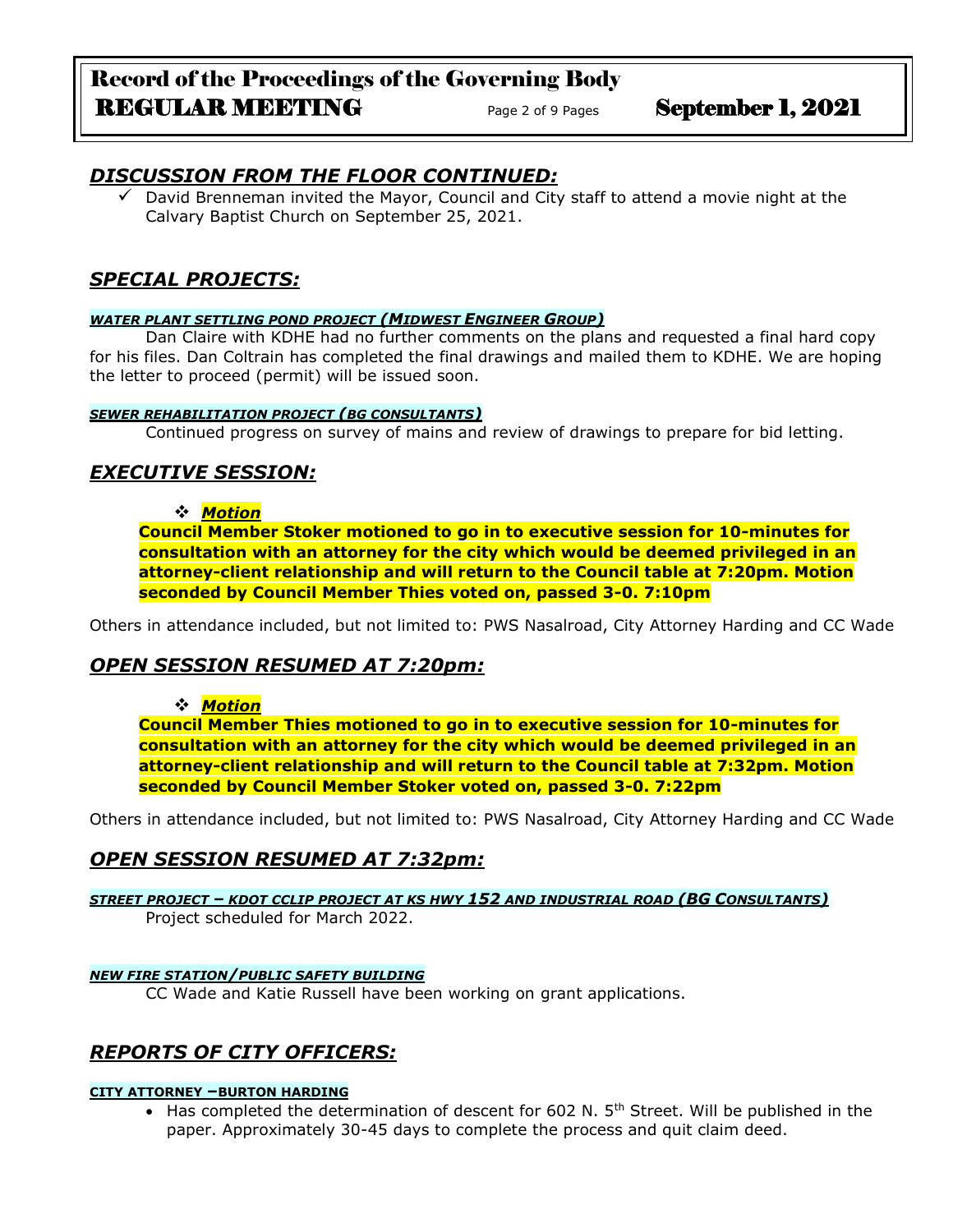## *REPORTS OF CITY OFFICERS:*

#### **CHIEF OF POLICE – TINA FENOUGHTY**

**10 Traffic Stops Conducted**

|  |  | Citations issued since last meeting |
|--|--|-------------------------------------|

| Speed School Zone        | Tag Expired.  |  |
|--------------------------|---------------|--|
| Fail to Yield            | Turn Signal   |  |
| Insurance                | TOC.          |  |
| <b>RR Crossing</b>       | Speed         |  |
| Vicious Dog/RAL          | Pass on Right |  |
| Drive Violation of Rest. | Endorsement   |  |
|                          |               |  |

## **Calls for Service / Reports – 08/17/2021 thru 08/31/2021**

| Animal Complaint -        | Traffic Complaints - 5            |
|---------------------------|-----------------------------------|
| Assist Outside Agency - 1 | Vehicle Lockout - 1               |
| Building Check $-0$       | Citizen Assist CFS / contact - 10 |
| Fingerprints $-1$         | Juvenile Incident - 0             |
| Check Welfare $-1$        | $911$ Hang up- 0                  |
| Follow $Up - 11$          | Theft - $0$                       |
| Suspicious Activity - 2   | Criminal Threat - 0               |
| Aggravated Assault - $0$  | Vandalism - 1                     |
| Domestic / Battery - 0    | Criminal Damage - 1               |
| Burglary $-0$             | Civil Stand By $-1$               |
| Trespass $-1$             | Recovered Property - 0            |
| Felony Warrant $-0$       | Misdemeanor Warrant - 0           |

## **Codes - 8 Letters sent out, 4 Work Orders**

**VIN Inspections -** 0 completed

#### **New Business**

School crossing lights have been programmed but malfunctioned. Re-programmed and will verify next week they are functioning properly.

Damage at the City Park and vandalism at the trash compactor.

Accrued overtime for last period  $= 6$  hours

#### **CODES ENFORCMENT – ALLISON FOX**

Officer Fox is attending KLETC academy.

#### **PUBLIC WORKS DEPARTMENT – PUBLIC WORKS SUPERINTENDENT (PWS) DAN NASALROAD**

Report from 8/18/2021 to 8/31/2021

#### Committee Discussions

Water and Gas

• Spoke with Trenton Morris and Midwest Engineers and KDHE has given their OK. Just waiting on hard copy of permit on settling pond.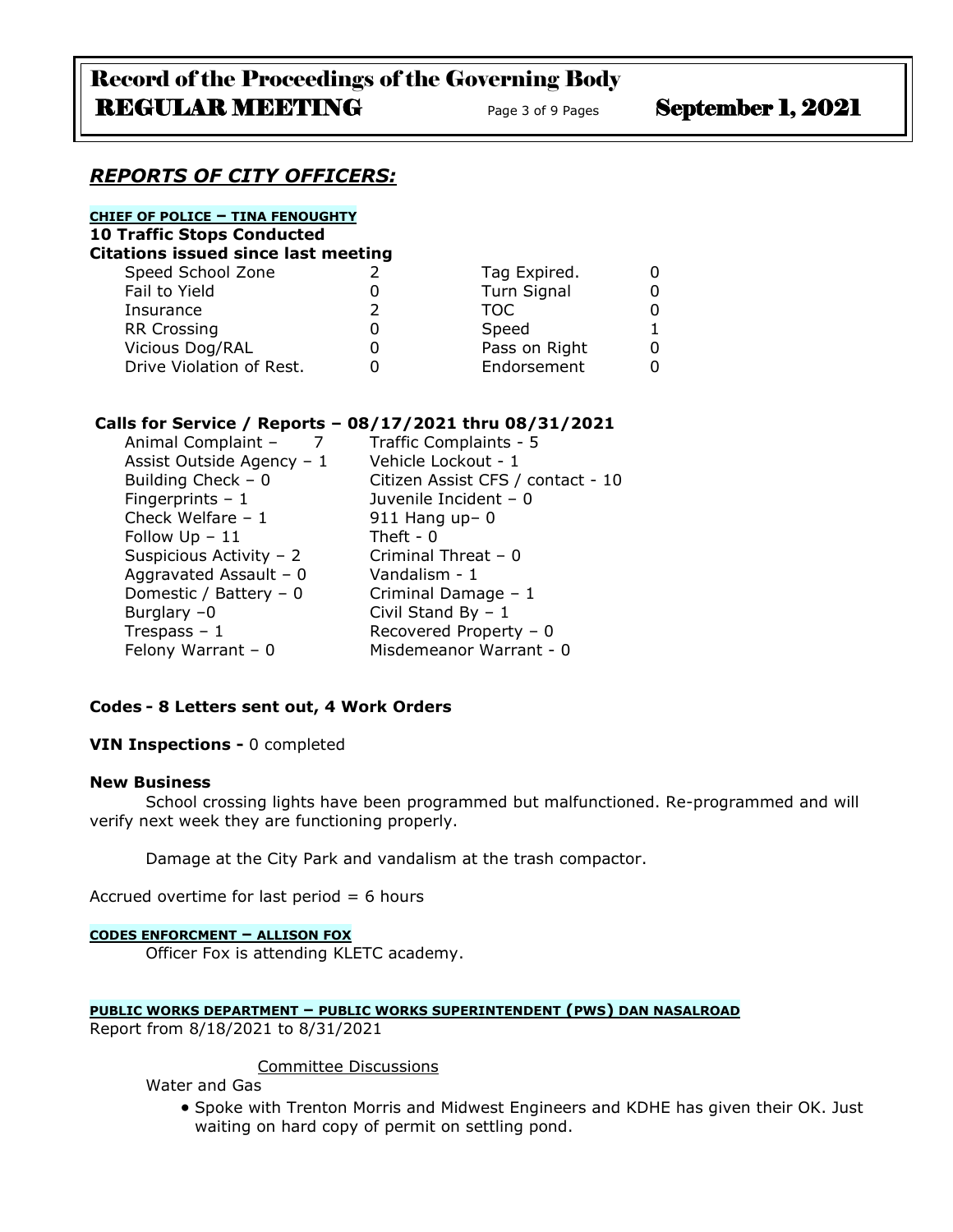# *REPORTS OF CITY OFFICERS CONTINUED:*

# **PUBLIC WORKS DEPARTMENT – PUBLIC WORKS SUPERINTENDENT (PWS) DAN NASALROAD**

Committee Discussions

Street

- Street repairs have started and will continue weather permitting;
- Spraying for mosquitos once a week;
- Still working on drainage at 3<sup>rd</sup> and Chestnut.

Sewer

- East lift station generator is still down, parts are coming from Japan;
- Working on BG Consultants on sewer project;
- Still waiting on new pump for the East lift station.

Park

- Mowing and maintaining park;
- Working on isolating the leak in the pool.

**Cemetery** 

- Mowing continues;
- Two trees are scheduled to be removed for \$1,850.

#### **FIRE DEPARTMENT – FIRE CHIEF DAN NASALROAD**

• Nothing to report.

#### **CITY CLERK – JODI WADE**

Report from 8/19/2021 – 9/01/2021

- Prepared a Council packet binder for Council members;
- Prepared a Park Board packet binder;
- Put together a draft operations and maintenance manual for the swimming pool;
- Attended virtual ARPA Revenue calculator workshop;
- Working on the narratives for the First Option Bank Trustee Foundation grant application;
- Working on the narratives for the KDOT Cost Share program  $4<sup>th</sup>$  Street Improvement;
- Attended workshop for review of Governing Body handbook;
- Attended public hearing for RNR and 2022 Budget;
- Prepared an ordinance for City maintenance services;
- Worked with City Attorney Harding on a draft letter for sewer main in the alley between Railroad and 2nd Street;
- Reached out to gWorks software technicians about reinstalling the City's utility module in order for it to function as it was intended to function.

Overtime Hours for City Hall for the last pay period: 9.5 hours Jodi.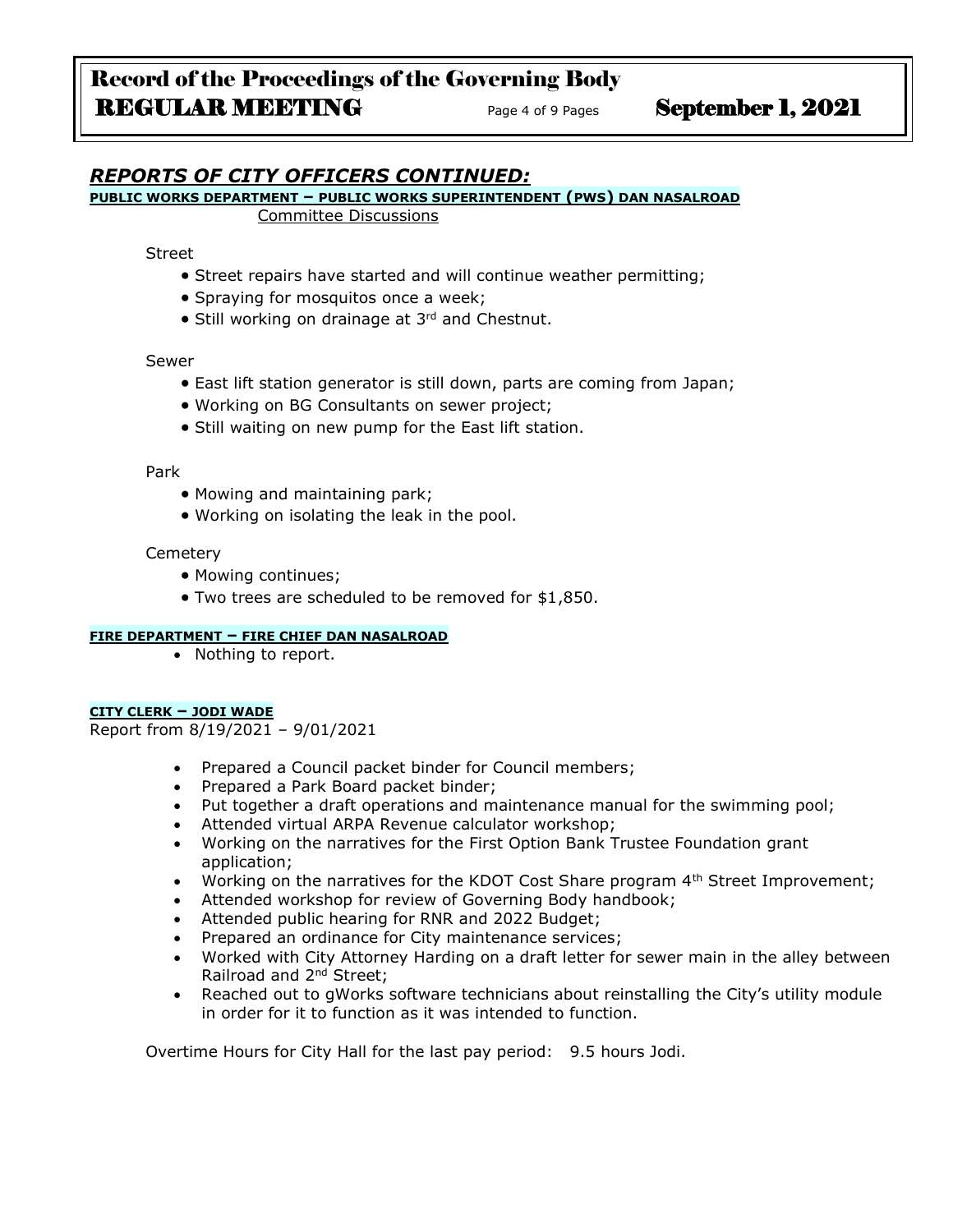# Record of the Proceedings of the Governing Body REGULAR MEETING Page 5 of 9 Pages September 1, 2021

# *REPORTS OF CITY OFFICERS CONTINUED:*

## **CITY TREASURER – CONNIE GORE**

Report from 8/04/2021 – 8/31/2021

- Completed monthly gas, sewer and water reports;
- Completed July sales tax;
- Penalties processed and mailed;
- Prepared and mailed August invoices for mowing;
- September utility bills processed and printed;
- Helped stuff, label, stamp envelopes for utility bills ticket in to gWorks for help;
- Made 95 calls for 138 dogs on the list for dogs still needing to be tagged; o 8/138 dogs tagged thus far from calls made;
- Will do follow-up letters to dog owners in a couple of weeks for tags;
- Entered citations, completed a diversion for City Attorney Harding, docket review;
- Court prep and email to Judge/City Attorney Harding/Defendant Attorneys;
- In depth research for a person to be buried in cemetery. Oaklawn section, could not find person. Possibly labeled as "unknown".
- I am spending an average of 15 hours per month working on court stuff, I expect this time to go up a little with school zone citations and more officers.

#### *COUNCIL COMMITTEE REPORTS:*

#### *WATER & GAS -*

• None

#### *STREET -*

• None

#### *SEWER-*

• None

#### *PARK-*

• None

#### *CEMETERY –*

• A draft of Chapter XI. Public property, Article 1. Cemetery regulations were distributed to the Council for a final review. Tabled until next meeting

#### *PUBLIC SAFETY –*

• None

#### *COMMUNITY BUILDING-*

• None

#### *EMPLOYEE RELATIONS & TRAINING*

• None

## *SPECIAL COMMITTEE REPORTS: EMERGENCY MANAGEMENT -NONE*

*SWANFEST COMMITTEE –NONE*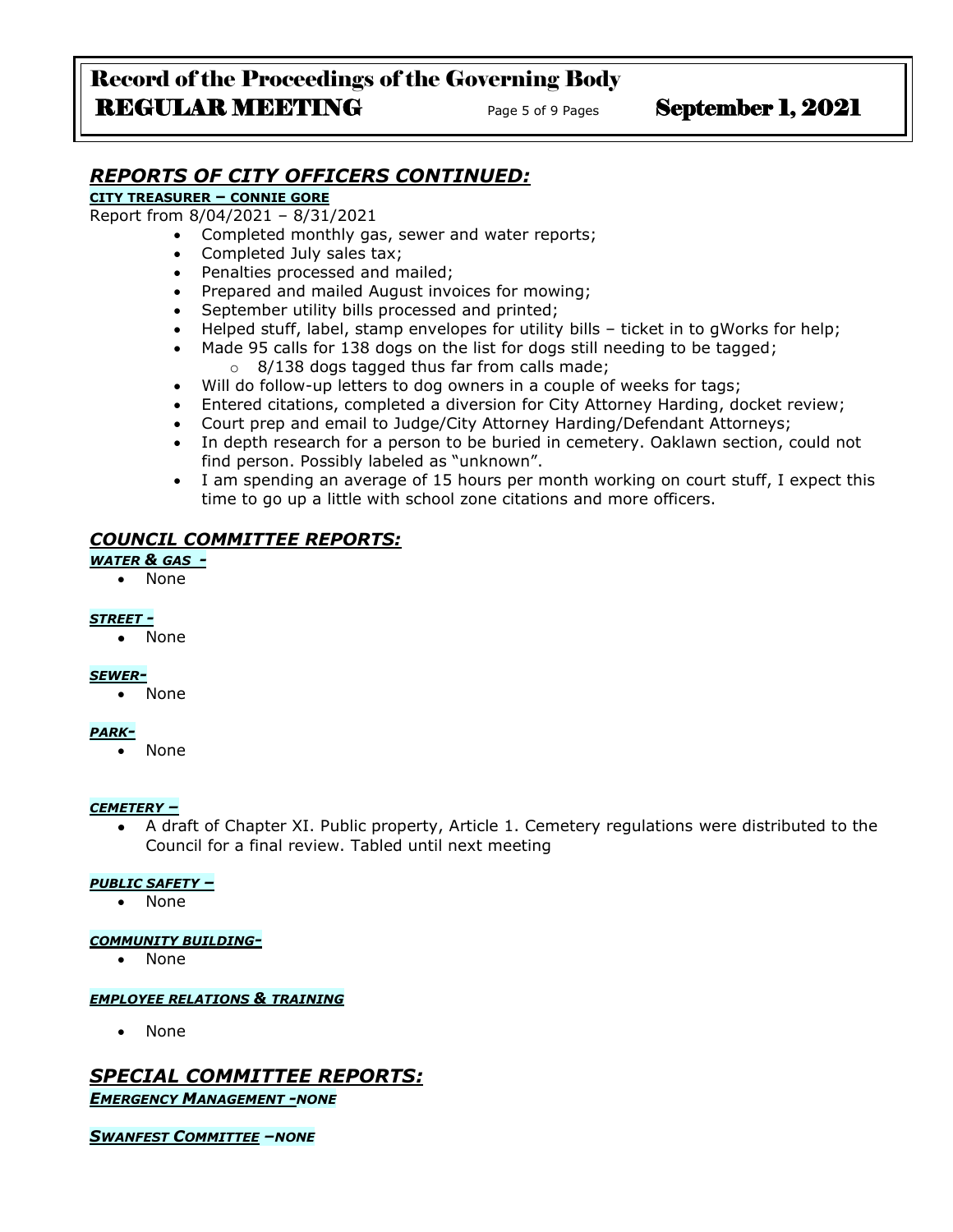# Record of the Proceedings of the Governing Body REGULAR MEETING<br>
Page 6 of 9 Pages<br>
September 1, 2021

# *SPECIAL COMMITTEE REPORTS CONTINUED:*

#### *PLANNING & ZONING COMMISSION (PZC) -*

Consideration to appoint Devin Canada for another term on the Planning & Zoning Commission. Tabled until the next meeting.

#### *LA CYGNE COMMUNITY PARK BOARD –*

Unapproved meeting minutes from the August 31, 2021.

## *UNFINISHED BUSINESS:*

**IBTS PURCHASE ORDER AGREEMENT FOR SERVICES TO REVISE THE COMPREHENSIVE PLAN AND REVIEW ZONING REGULATIONS IN THE AMOUNT OF \$28,580 PLUS EXPENSES.**

#### ❖ *Motion*

**Council Member Stoker motioned to approve for Mayor Wilson to sign the IBTS Purchase Order agreement for services to revise the Comprehensive Plan and review zoning regulations in the amount of \$28,580 plus expenses. Motion seconded by Council Member Curtis voted on, passed 3-0.**

## *NEW BUSINESS:*

#### **ORDINANCE NO. \_\_\_TO AMEND THE ZONING REGULATIONS OF THE CITY OF LA CYGNE, KS (REMOVED FROM THE AGENDA)**

Ordinance No. \_\_\_\_ to amend the zoning regulations of the city of La Cygne, KS by considering the rezoning request of 602 Market St, La Cygne, KS from C-1 (Restricted Commercial District) to C-2 (General Commercial District). Council members reviewed the meeting minutes from the Public Hearing held by the Planning & Zoning Commission. No comments.

## ❖ *Motion*

**Council Member Curtis motioned to pass Ordinance No. 1490 to amend the zoning regulations of the City of La Cygne, KS by considering the rezoning request of 602 Market St, La Cygne, KS from C-1 (Restricted Commercial District) to C-2 (General Commercial District). Motion seconded by Council Member Stoker voted on, passed 3- 0.**

#### **RESOLUTION NO. TO APPROVE ADMINISTRATIVE POLICY #32 LA CYGNE GOVERNING BODY HANDBOOK.**

CC Wade completed all revisions as requested by Mayor Wilson and the governing body at the most recent workshop. No further questions or concerns.

## ❖ *Motion*

**Council Member Stoker motioned to adopt Resolution No. 435 approving Administrative Policy #32: La Cygne Governing Body Handbook. Motion seconded by Council Member Curtis voted on, passed 3-0.**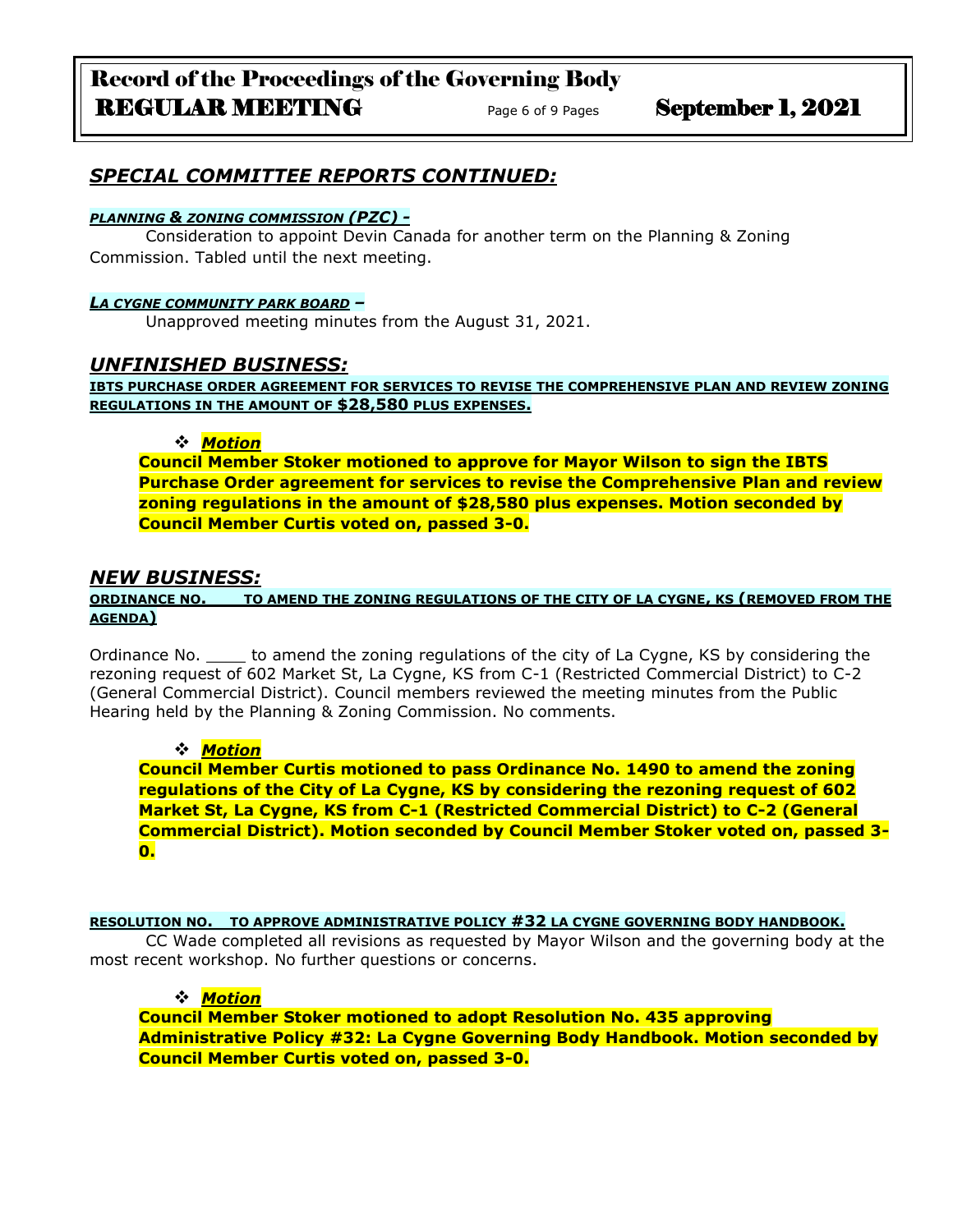## *NEW BUSINESS CONTINUED:*

**MEALS ON WHEELS PROGRAM IS ASKING TO USE THE COMMUNITY BUILDING AS A WEEKLY DROP OFF POINT FOR VOLUNTEERS TO PICK UP THE MEALS TO BE DELIVERED.**

CC Wade spoke to the area representative for the Meals on Wheels program who reached out to ask if they could use the Community Building as the designated pick-up location for volunteers who deliver the meals. The Senior Citizen Center was being used but is now being converted to the new ambulance station. The coolers containing the meals would be delivered Monday through Friday around 10 a.m. The volunteers would pick up the meals to be delivered. No meals are delivered on the weekends. Council Member Curtis discussed making arrangements for days the Community Building is used for Court. Council Member Stoker was supportive of providing the Community Building as the location for the Meals on Wheels program.

## ❖ *Motion*

**Council Member Curtis motioned to approve the use of the Community building by the Meals on Wheels program to serve as a pick-up point for the meals Monday through Friday around 10 a.m. Motion seconded by Council Member Stoker voted on, passed 3- 0.**

**ORDINANCE NO. ADDING SECTION 1-116: ASSESSMENT OF COSTS FOR CITY MAINTENANCE SERVICES TO CHAPTER 1: ADMINISTRATION, ARTICLE 1: GENERAL PROVISIONS OF THE CODE OF THE CITY OF LA CYGNE, KANSAS.**

### ❖ *Motion*

**Council Member Stoker motioned to pass Ordinance No. 1491 adding Section 1-116: Assessment of Costs for City Maintenance Services to Chapter 1: Administration, Article 1: General Provisions of the Code of the City of La Cygne, Kansas. Motion seconded by Council Member Thies voted on, passed 3-0.**

**RESOLUTION NO. ENABLING FEES ESTABLISHED BY THE CITY AND REFERENCED WITHIN THE CODE OF THE CITY OF LA CYGNE, KANSAS BY ADDING 1-116: DEPLOY FEE \$150.00, LABOR FEE \$85.00/HOUR AND ADMINISTRATIVE FEE \$10 - \$60.**

## ❖ *Motion*

**Council Member Curtis motioned to adopt Resolution No. 436 enabling fees established by the city and referenced within the Code of the City of La Cygne, Kansas by adding 1-116: Deploy Fee \$150.00, Labor Fee \$85.00/hour and Administrative Fee \$10 - \$60. Motion seconded by Council Member Stoker voted on, passed 3-0.**

# *EXECUTIVE SESSION:*

## ❖ *Motion*

**Council Member Curtis motioned to go in to executive session for 5-minutes for nonelected personnel matter for an individual employee's performance and will return to the Council table at 8:10pm. Motion seconded by Council Member Stoker voted on, passed 3-0. 8:05pm** 

Others in attendance included, but not limited to: CC Wade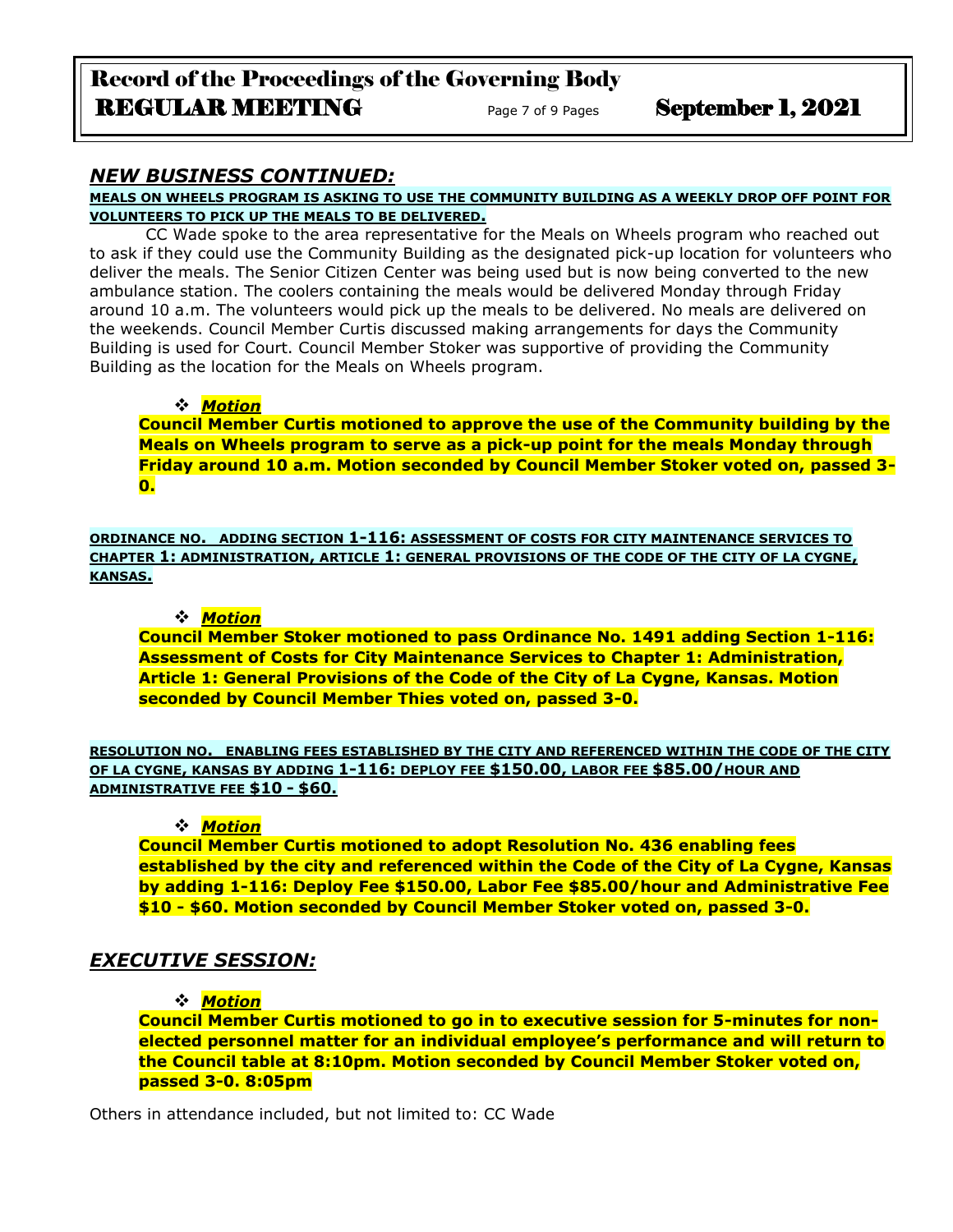## *OPEN SESSION RESUMED AT 8:10pm:*

## *OTHER BUSINESS:*

#### **KMIT'S HEALTH INSURANCE GROUP PROGRAM FOR CITIES.**

CC Wade advised the Council regarding the struggle for small cities with under 10 full-time employees to obtain small group health insurance plans. Over the past few years, the insurance industry along with KMIT have been discussing the possibility of offering an Association Health Plan under Kansas Law. This would include fully-insured health plans and policies (this is not a self-insured "pool") and Blue Cross Blue Shield of Kansas would issue the policies and pay all claims. As the program grows and builds economies of scale, KMIT would evaluate a self-funding structure (e.g., 'Self-Funded' Trust) in future years. CC Wade did respond to KMIT's survey indicating interest in learning more about the program which would launch on January 1, 2022. CC Wade will participate in the Zoom call on September 22, 2021 at 10:30 a.m.

#### **POSTAGE PERMITS FOR BULK MAIL CHANGED EFFECTIVE AUGUST 29,2021.**

The US Postal Service released changes to the bulk mail permits. The city utility bill postcard is considered a "machinable" mail item, therefore it requires a barcode stamped on the card in order to be processed by the machine. Connie Gore is working with our software program to see if the program has the ability to print the barcode on the postcards. In the meantime, we can put regular postcard stamps on the bills. The cost per card by permit is \$0.33 ½ and the cost of a postage stamp is \$0.40. The cost for the permit is \$245/year.

The price increased for non-machinable items such as the newsletters. These items do not require a barcode but the rate went up to \$0.70/newsletter and the current first-class stamp is \$0.58. The permit for the newsletter is also \$245/year. CC Wade will not be renewing the permit for the newsletters in 2022.

#### **KMGA AUGUST 31 NATURAL GAS PRICING UPDATE**

KMGA has been updating cities on a monthly basis of the pricing in the natural gas industry. Daily index prices posted on July 1, 2021 averaged around \$3.46/MMBtu. As of August 30, 2021, those prices have increased more than 15%. The NYMEX futures contracts for the upcoming winter season are averaging \$4.43/MMBtu as opposed to the current \$3.69/MMBtu average. The exports of liquified natural gas for the first six months of 2021 averaged 9.6 Bcf/day which is up 42% from the same period in 2020 when the average was 2.8 Bcf/day. Approximately 20% of gas production is being exported. Rig permits for new wells have stalled. Production has remained flat, injections into storage this summer have been below historical volumes. Energy Information Administration projects storage inventory will begin the winter season below the five-year average.

## **ALCOHOL SALES EARLIER ON SUNDAY PER NEW LEGISLATION.**

CC Wade updated the Council on legislation which was approved at the end of the summer regarding the change in the sale of alcohol on Sunday. A City would have to adopt by ordinance a change to allow the sale of alcohol as early as 9:00 a.m on Sunday's. The current regulation of the City of La Cygne is for the sale of alcohol on Sunday starting at noon.

Sarah and Elizabeth Vore, new owners of Frankie's Liquor Store in La Cygne, were present to ask the Council to consider this legislation. Sarah shared support for those watching Sunday football games or vacationing at the lake to be able to get their alcohol earlier in the day prior to the game or prior to starting their day at the lake. "Patrons are going to purchase and I would rather they purchase from us locally then travel elsewhere," stated Sarah Vore. The Council would like to review the new legislation and will keep Sarah and Elizabeth Vore informed. Council Member Curtis welcomed the new owners and thanked them for attending the meeting to share their insight.